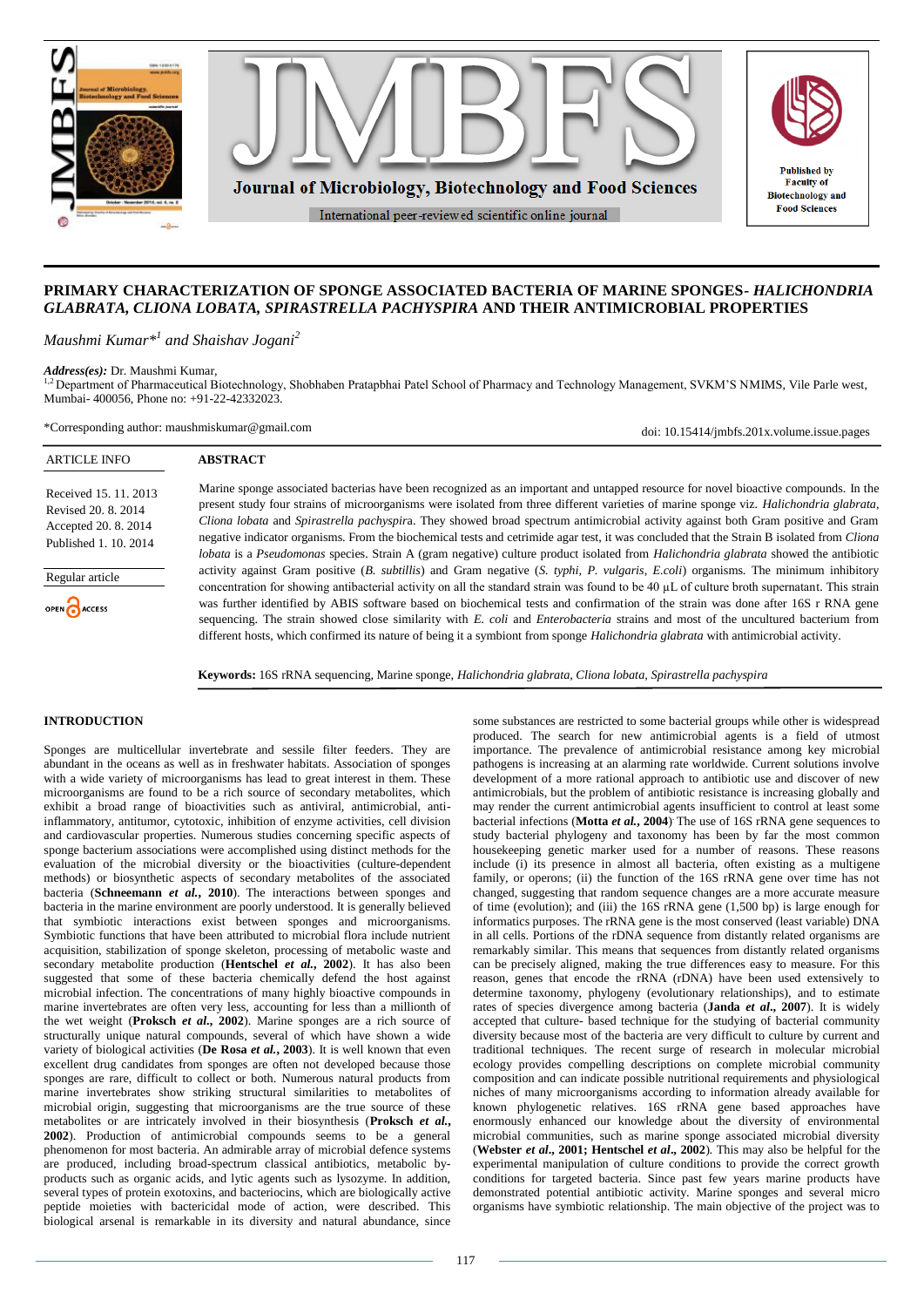isolate and identify such micro organisms and to check its anti microbial activity using standard indicator strains.

# **MATERIAL AND METHODS**

# **Collection of sponge samples**

Marine sponges were collected by hand picking from inter tidal regions during low tide in the month of February, 2013 from western coast of Mumbai (19°4'20"N 72°49'57"E).Three sponge samples were collected from Khardanda and were sent for identification at Marine Biology Regional Centre, Zoological Survey of India, Chennai, and are registered there. Sample collection was done for a period of three months from the Mumbai coastal area. All the samples were sealed in a presterile plastic bag individually and stored in a -80° C for further use.

### **Isolation of microorganisms**

Fresh samples of marine sponges were taken for the extraction of microorganism. 1g of sample was crushed with 15 mL of sterile artificial sea water in mortar and pestle. The sample was decanted into sterile test tube to give a dilution of the order of 1. From this, solution series of dilutions  $10^{-1}$ ,  $10^{-2}$ ,  $10^{-3}$ ,  $10^{-4}$  and  $10^{-5}$ were prepared. These were then streaked on agar plates and incubated at 37° C for 24 hours.

### **Physiological and biochemical tests***.*

Isolated bacteria were tested for Gram reaction, motility, indole production, catalase production, triple sugar ion, gelatin hydrolysis, urease production, starch hydrolysis, cetrimide agar, 7% NaCl growth, for growth at 45° and 60°C, spore formation and cell morphology according to the methods described by **Kebede** *et al***., (2007)**.

## **Antimicrobial Sensitivity Assay**

Disc diffusion method was used to carry out the antimicrobial sensitivity assay. The isolated bacterias were allowed to grow for 48hrs, at 37°C in LB broth and were centrifuged to collect their supernatant after 24hrs and 48 hrs. The sterile filter paper discs were dipped and placed on the Mueller Hinton agar which was previously spreaded by standard pathogen bacterias viz., *Proteus vulgaris, Salmonella typhi, Bacillus subtilis, E. coli* and *Staphylococcus aureus.* All the plates were incubated overnight at 37°C under static conditions. The zone of inhibition around the discs was recorded in cm in diameter. Triplicate samples were maintained and readings were taken.

## **Genomic DNA isolation from bacteria**

A single colony from each isolate was inoculated into 10 ml of the nutrient medium broth (kept in a 15 ml Falcon tubes) and incubated overnight at 37°C. The cultivated culture was harvested by centrifugation at 5,000 rpm for 5 min and the genomic DNA was isolated by a modified genomic DNA isolation protocol (**Sambrook and Russell, 2001**).

#### **16S rRNA and sequence determination and phylogenetic analysis.**

Sequencing of the 16S RNA were performed in collaboration. Sequences were submitted to the National Center for Biotechnology Information (Bethesda, MD) and clustal software for similarity searches through BLAST [\(http://www.ncbi.nlm.nih.gov/blast\)](http://www.ncbi.nlm.nih.gov/blast) and were compared with type strains by multiple alignments.

### **RESULTS AND DISCUSSION**

The collected three sponge samples were identified as *Halichondria glabrata, Cliona lobata* and *Spirastrella pachyspira* at Zoological Survey of India, Chennai*.* Gram staining of all the strains isolated was done and the results obtained are tabulated in Table 1 and Fig 1 (Fig 1.1a, 1.1 b, 1.1 c and 1.1 d). Strain A isolated from *Halichondria glabrata* showed positive response to antibiotic studies. Various biochemical tests were performed and based on the results obtained the possible microorganisms were determined shown in Table 2. The cetrimide agar test was performed for the Strain B which later confirmed to be a *Pseudomonas* species and gave green color colony after incubation. Later all the biochemical tests were used to get the probable microorganism names by running Advanced Bacterial Identification Software (ABIS). It gave the list of microorganism with their possibilities and accuracy percentage listed in Table 3.

### **Antimicrobial studies**

Among all the four strains studied for antibacterial properties, Strain A showed the positive result against all the tested pathogens except *Staphylococcus aureus*. Cup agar method was later taken up for this study; 80µL of supernatant was loaded and gave good antibacterial activity. Further, minimum inhibitory volume was determined. Standard 10µg Ampicillin disc was used as standard. Results are compiled in Table 4 and Table 5.

### **Genome Sequencing**

The 16S rRNA sequence was obtained from Gene Ombio Technologies, Pune. The sequence of 772 basepairs was obtained. PCR amplification of partial 16S rRNA gene of sponge associated bacteria, purification of PCR products and sequencing analysis were performed according to the method of **Radjasa** *et al***., (2007)**. The determined DNA sequences of strains were then compared for homology to the BLAST database at NCBI. The sequence is avaialable with Genbank accession no KF488586.1. Molecular identification based on 16S rDNA approach showed that the active isolates are the member of genera *Escherichia*  and *Enterobacteria* (Fig 2).

# **Fasta Format Sequence**

TATTTATTTTATTCCCCCCTCAGATTGAACGCTGCGGCAGGCCTACAC ATGCAAGTCGAACGGTAACAGGAAGCAGCTTGCTTCTTTGGCTGACG AGTGGCGGACGGGTGAGTAATGTCTGGGAAACTGCCTGATGGAGGGG GATAACTACTGGAAACGGTAGCTAATACCGCATAACGTCGCAAGACC AAAGGGGGGGGACCTTCGGGCCTCTTGCCATCGGATGTGCCCAGATG GGATTAGCTTGTTGGTGGGGTAACGGCTCCCCCAAGGCGACGATCCCC TAGCTGGTCTGAGAGGATGACCAGCCCACACTGGAACTGAGACACGG TCCAGACTCCTACGGGAGGCAGCAGTGGGGAATATTGCACAATGGGC GCAAGCCTGATGCAGCCATGCCGCGTGTATGAAGAAGGCCTTCGGGT TGTAAAGTACTTTCAGCGGGGAGGAAGGGAGTAAAGTTAATACCTTT GCTCATTGACGTTACCCGCAGAAGAAGCACCGGCTAACTCCGTGCCA GCAGCCGCGGTAATACGGAGGGTGCAAGCGTTAATCGGAATTACTGG GCGTAAAGCGCACGCAGGCGGTTTGTTAAGTCAGATGTGAAATCCCC GGGCTCAACCTGGGAACTGCATCTGATACTGGCAAGCTTGAGTCTCGT AGAGGGGGGTAGAATTCCAGGTGTAGCGGTGAAATGCGTAGAGGAAT ACCGGTGGCGAAGGCGGCCCCTGGACGAAGACTGACGTCAGGGCGAA TGCTCGCCCGAGATCTG

**Hentschel** *et al***., (2002)** studied the technique to isolate bacteria with antimicrobial activities from the marine sponges *Aplysina aerophoba* and *Aplysina cavernicola*. 27 isolates were obtained, and were subdivided into eight phylogenetically different clusters based on comparative sequence analysis of their 16S rDNA genes. The sponge isolates were affiliated with the low (*Bacillus*) and high G+C Gram-positive bacteria (*Arthobacter, Micrococcus*), as well as the K-Proteobacteria (unknown isolate) and Q-Proteobacteria (Vibrio, Pseudoalteromonas). **Song** *et al***., (2005)** studied that sequence analysis of the 16S rRNA gene represents a highly accurate and versatile method for bacterial classification and identification, even when the species in question is notoriously difficult to identify by phenotypic means. In the study, they evaluated the utility of 16S rRNA gene sequencing as a means for identifying clinically important *Bacteroides* species**. Jirge** *et al***., (2010)** reviewed that bioactive compounds from marine flora and fauna have extensive past and present use in the treatment of many diseases and serve as compounds of interest both in their natural form and as templates for synthetic modifications.

Several molecules isolated from various marine organisms (microorganisms, algae, fungi, invertebrates, and vertebrates) are currently under study at an advanced stage of clinical trials, some of them have already been marketed as drugs. These studies give an overview of current trends in screening and the activity analysis of metabolites from marine resources. Although the marine resources have been somewhat limited to date, selected bioactive from marine flora and fauna have already been published.

Sponge-associated bacteria that occur within the sponge surface are of great interest to search for their secondary metabolite-producing property. Isolation and screening for secondary metabolite-producing bacteria in marine ecosystems have been strongly neglected until now in comparison with the invertebrates. With the increased occurrence of multidrug resistant human pathogens, the search for novel antibiotics has gained new urgency. Many clinically relevant microbes have developed resistances resulting from the exposure to sublethal concentrations of antibiotics. Marine sponges have been recognized as an important and untapped resource for novel bioactive compound. The chemical compound of marine organism are less well known than those of their terrestrial counterparts however, in the last decade several bioactive compound have been isolated from marine bacteria and are new resources for the development of medically useful compound. Sponge-microbial associations are understood to be very specific in the production of particular bioactive compounds. However, the mutual mechanism between host and the microbial associate, in compound production is not well understood. The easiest and best way for commercial production of these compounds are either by culturing the host and/or the associated microbe under controlled conditions. But, the ability of the symbiont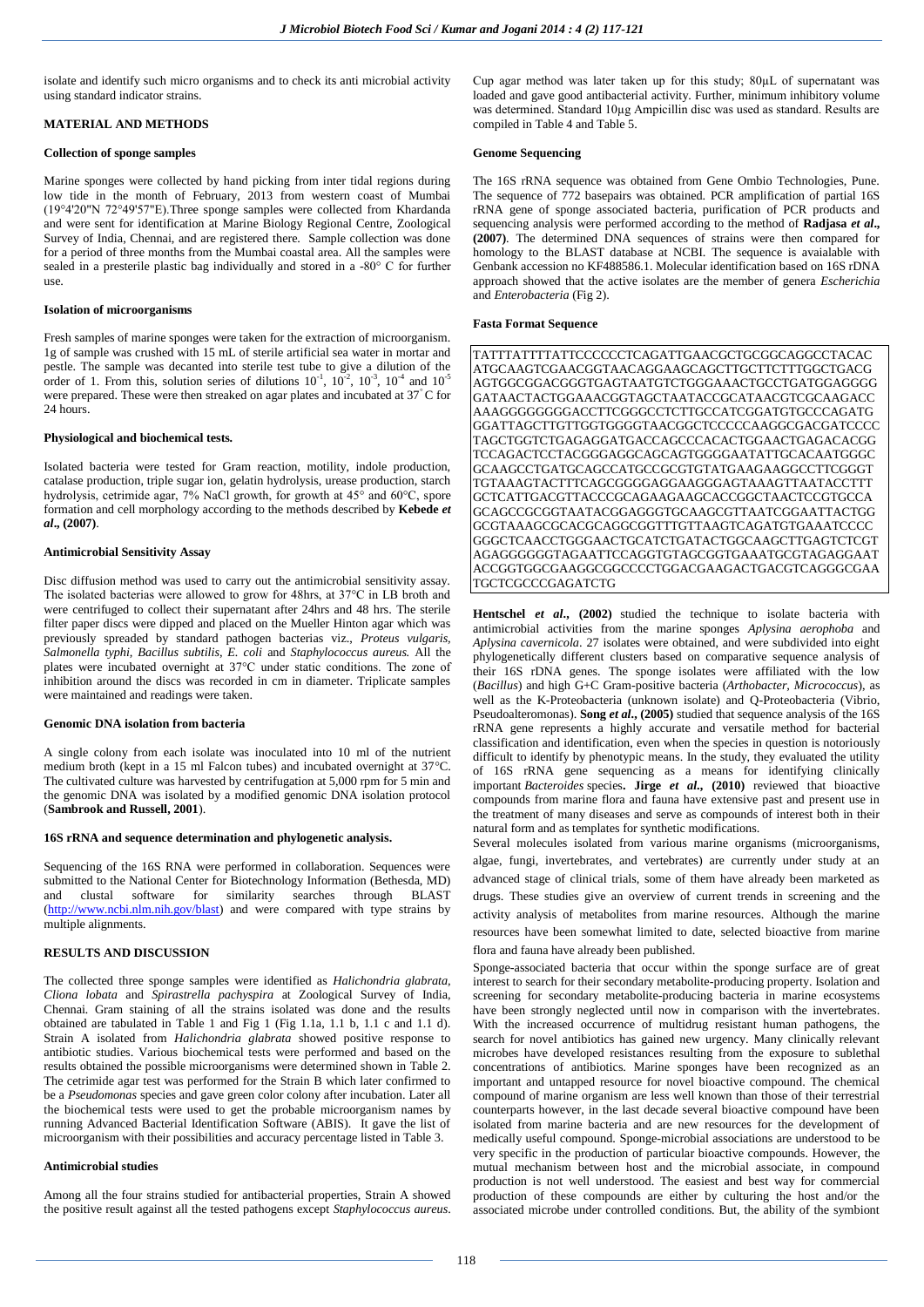to produce the compound consistently for several generation in culture media has to be tested and standardized **(Thomas** *et al***., 2010**). Previous work has demonstrated a phylogenetically diverse array of bacterial groups present in this sponge: representatives of *Alphaproteobacteria*, *Betaproteobacteria*, *Gammaproteobacteria*, *Cytophaga* /*Flavobacteria*, the *Deinococcus* group, low-G+C-content Gram-positive bacteria, *Actinobacteria*, and *Planctomycetales* were identified by means of a genetic approach. Among these, though representing only 3 to 20% of the sponge-associated bacterial community, *Actinobacteria* are the most promising bacterial group regarding secondary metabolite production (**Schneemann** *et al***., 2010**). In another recent study, sponge sample of *Dysidea granulosa (D. granulosa)* was source to potential bacteria LB3 identified as *Enterobacter* sp TTAG. LB3 strain was selected as potential producer of secondary metabolites and crude extract implied for MIC of LB3 have confirmed with lowest concentration of 5.0 mg/mL in broth medium influence of crude extract on growth inhibitory activity after 5 h of incubation period and completed the inhibitory activity at 15 h (**Gopi** *et al***., 2012**). Phylogenetic analysis for bacterial diversity of breadcrumb sponge, *Halichondria panicea* pointed specific Alphaproteobacteria of the Roseobacter group, which was predominant in most sponge 'tissue' samples. *H. panicea* harbored a specific Roseobacter population with varying bacterial co-populations occurring seasonally or on a small-scale geographically, sometimes even dominating the bacterial community (**Wichels** *et al***., 2006**). In spite of much successful isolation of cultures, most symbiotic microorganisms are difficult to isolate and cultivate (**Schmidt** *et al***., 1991**). Only less than 0.1% of the total bacterial community is amenable to culture. To overcome the problems of culture based isolation, symbiotic microorganisms can be identified directly using culture-independent methods such as molecular taxonomy. Phylogenetic analysis of 16S rRNA genes give data on microbial diversity and the phylogenetic position of each symbiotic microorganism (**Webster** *et al***., 2001**). These potentially novel isolates can be a useful resource for screening for bioactive natural products (**Lee** *et al***., 2001**).



Strain C Strain D **Figure 1** Images of gram staining (Magnification 100x)



**Figure 2** Cluster analyses showing the similarity of activity pattern of lcl28153, sponge isolate with *Escherichia* and *Enterobacteria* and uncultured bacterium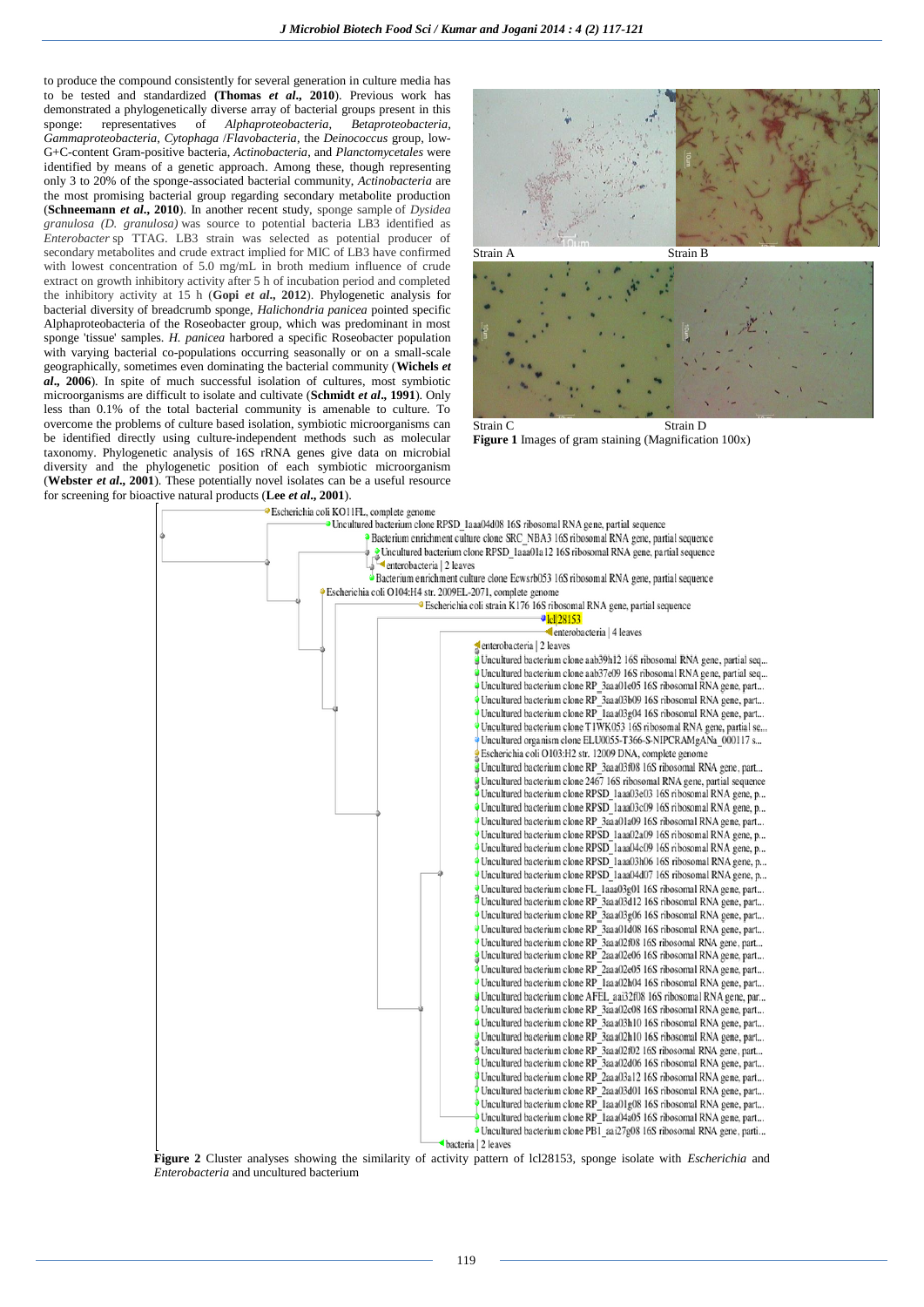**Table 1** Results of Gram staining

| Test                 | Halichondria<br>glabrata | Cliona lobata     |                 | Spirastrella<br>pachyspira |
|----------------------|--------------------------|-------------------|-----------------|----------------------------|
| Strain               | А                        |                   |                 |                            |
| Gram<br>staining     |                          |                   |                 |                            |
| Shape of<br>bacteria | Bacilli                  | Cocco-<br>Bacilli | Diplo-<br>Cocci | Bacilli                    |

#### **Table 2** Results of Biochemical tests

| <b>Test</b>              |      | Halichondria<br>glabrata | Cliona<br>lobata |        | Spirastrella<br>pachyspira |
|--------------------------|------|--------------------------|------------------|--------|----------------------------|
| Strain                   |      | А                        | в                | C      |                            |
| Motility test            |      | $^{+}$                   | $+ +$            |        | $^{+}$                     |
| Indole test              |      |                          |                  |        |                            |
| Gelatin hydrolysis test  |      |                          | $\overline{+}$   |        |                            |
| Urease test              |      |                          |                  |        |                            |
| Starch hydrolysis test   |      | $\overline{+}$           |                  |        |                            |
| Triple sugar ion         | Butt |                          |                  |        |                            |
| test                     | Stab |                          |                  | $^{+}$ |                            |
| Catalase test            |      |                          |                  |        |                            |
| Growth at $60^0C$        |      |                          |                  |        |                            |
| Growth at $45^{\circ}$ C |      | $^+$                     |                  |        |                            |
| Growth on 7% NaCl        |      |                          |                  |        |                            |

#### **Table 3.a** Microorganisms result for Strain A (Gram negative)

| Name                                      | Possibilities (%) | Accuracy $(\% )$ |
|-------------------------------------------|-------------------|------------------|
| Bacillus cibi                             | 98                |                  |
| Bacillus carboniphilus                    | 88                | 18               |
| Bacillus farraginis/ B. fordii/ B. fortis | 89                | 18               |
| Bacillus korlensis                        | 89                | 18               |

#### **Table 3.b** Microorganisms result for Strain B (Gram negative)

| Name                         | Possibilities (%) | Accuracy (%) |
|------------------------------|-------------------|--------------|
| Pseudomonas guinea           | 75                | 28           |
| Pseudomonas fusovaginae      | 85                | 25           |
| Stenotrophomonas maltophilic | 70                | 28           |
| Comamonas testosterone       | 68                | 28           |

**Table 3.c** Microorganisms result for Strain C (Gram positive)

| Name                                               | Possibilities (%) | Accuracy (%) |
|----------------------------------------------------|-------------------|--------------|
| Staphyalococcus arlettae                           | 99                | 16           |
| Staphyalococcus microti                            | 77                | 18           |
| Staphyalococcus succinus subsp.<br><i>Succinus</i> | 77                | 16           |
| Staphyalococcus succinus subsp.<br>casei           | 77                |              |

## **Table 3.d** Microorganisms result for Strain D (Gram positive)

| Name                      | Possibilities (%) | Accuracy (%) |
|---------------------------|-------------------|--------------|
| Bacillus nealsonii        | 96                | 30           |
| Bacillus licheniformic    | 81                | 30           |
| Bacillus siamensis        | 81                | 30           |
| Paenbacillus massilionsis | 92                | 26           |

**Table 4** Results of antibacterial activity of Strain A supernatant (after 48 hours)

|                    | Volume of supernatant              |                  |                 |                 |  |  |
|--------------------|------------------------------------|------------------|-----------------|-----------------|--|--|
| Microorganisms     | $40 \mu L$ (cm)<br>$50 \mu L$ (cm) |                  | $60 \mu L$ (cm) | $70 \mu L$ (cm) |  |  |
| P. vulgaris        |                                    | $\cdot$ .2       | 1.5             |                 |  |  |
| S. typhi           | 1.3                                | 1.4              | 1.4             | 1.5             |  |  |
| <b>B.</b> subtilis | 1.1                                | 1.3              | 1.3             | 1.4             |  |  |
| E.coli             | 09                                 | LO.              |                 |                 |  |  |
| .<br>$\sim$        | $\sim$ $\sim$<br>.                 | $\sim$<br>$\sim$ | .               |                 |  |  |

Zone of Inhibition of Ampicillin disc was found to be 2.7 cm

## **Table 5** Results of Minimum Inhibitory volume (after 48 hours)

| Microorganisms     | I(cm) | II(cm) | $III$ (cm) | $Average$ (cm) | Std.<br>Deviation |
|--------------------|-------|--------|------------|----------------|-------------------|
| P. vulgaris        | 1.9   | 1.8    | 2.0        | 1.90           | 0.10              |
| S. typhi           | 1.9   |        | 2.2        | 1.87           | 0.29              |
| <b>B.</b> subtilis | 1.4   | 1.5    | 1.5        | 1.47           | 0.06              |
| E.coli             |       | 1.2    |            | 1.17           | 0.06              |

**CONCLUSION**

The present study made an attempt to find out the bioactive potential of sponge associated microorganisms. It indicated one among four marine bacteria associated with collected sponges, growth inhibition against indicator microorganism (Table 5). This offers the possibility to use sponge bacteria as the source of antibacterial compounds for controlling the pathogenic bacteria such as *P. vulgaris*, *S. typhi, E. coli* etc. The strain A with antimicrobial activity was associated with sponge *Halichondria glabrata* belonging to family Halichondriidae. In the same attempt we have been able to isolate four different strains here. We isolated four bacteria from the sponges, out of which one caught our attention due to its antimicrobial activity. Although these bacteria were not yet identified to the species level, morphological and biochemical characteristics indicate they belonged to the genus *Bacillus*. From the phylogenetic and clustar analysis, it showed very similar phylogenies with bacteria of class of *Escherichia* and *Enterobacteria*. Furthermore investigation is required to understand the exact nature of the compounds produced by the strain. Results of this study indicate the potential of the sponge associated microorganism for production antimicrobial compounds that can be useful for many applications.

**Acknowledgments:** We are grateful to SVKM'S NMIMS, Mumbai for supporting and funding this work.

### **REFERENCES**

DE ROSA, S., MITOVA, M., TOMMONERO, G. 2003. Marine bacteria associated with sponge as a source of cyclic peptides. *Biomolecular Engineering* 20, 311-316. http://dx.doi.org/10.1016/S1389-0344 (03)00038-8

[GOPI,](http://www.sciencedirect.com/science/article/pii/S1995764512600133) M., KUMARAN, [S., KUMAR,](http://www.sciencedirect.com/science/article/pii/S1995764512600133) TTA., [DEIVASIGAMANI,](http://www.sciencedirect.com/science/article/pii/S1995764512600133) B.[,](http://www.sciencedirect.com/science/article/pii/S1995764512600133) [ALAGAPPAN,](http://www.sciencedirect.com/science/article/pii/S1995764512600133) K., [PRASAD,](http://www.sciencedirect.com/science/article/pii/S1995764512600133) SG. 2012. Antibacterial potential of sponge endosymbiont marine *Enterobacter* sp at Kavaratti Island, Lakshadweep archipelago. *Asian Pacific Journal of Tropical Medicine* 5(2), 142-146. http://dx.doi.org/10.1016/S1995-7645 (12)60013-3

HENTSCHEL, U., SCHMID, M., WAGNER, M., FIESELER, L., GERNERT, C., HACKER, J. 2001. Isolation and phylogenetic analysis of bacteria with antimicrobial activities from the Mediterranean sponges *Aplysina aerophoba* and *Aplysina cavernicola. FEMS Microbiology Ecology,* 35(3), 305-312. http://dx.doi.org/10.1111/j.1574-6941.2001.tb00816.x

HENTSCHEL, U., HOPKE, J., HORN, M., FRIEDRICH, AB., WAGNER, M., HACKER, J., MOORE, BS. 2002. Molecular evidence for a uniform microbial community in sponges from different oceans. *Applied Environmental Microbiology,* 68, 4431-4440. http://dx.doi.org/10.1128/AEM.68.9.4431- 4440.2002

JANDA, M., ABBOT, S. 2007. 16S rRNA Gene Sequencing for Bacterial Identification in the Diagnostic Laboratory: Pluses, Perils, and Pitfalls*. Journal of Clinical Microbiology,* 45(9), 2761-2764. http://dx.doi.or[g/10.1128/JCM.01228-](http://dx.doi.org/10.1128%2FJCM.01228-07) [07](http://dx.doi.org/10.1128%2FJCM.01228-07)<sup>1</sup>

KEBEDE, A., VILJOEN, B., GADAGA, T., NARVHUS, J., LOURENS, HA. 2007. The effect of container type on the growth of yeast and lactic acid bacteria during production of *Sethemi* South African spontaneously fermented milk. *Food Research International,* 40, 33-35. http://dx.doi.org/10.1016/j.foodres.2006.07.012

LEE, YK., LEE, JH., LEE, HK. 2001. Microbial Symbiosis in Marine Sponges. *Journal of Microbiology,* 39(4), 254-264.

MOTTA, A., OLIVERA, F., BRANDELLI, A. 2004. Screening for antimicrobial activity among bacteria isolated from the Amazon basin. *Brazilian Journal of Microbiology,* 35, 307-310. http://dx.doi.org/10.1590/S1517- 83822004000300007

PROKSCH, PR., EDRADA, RA., EBEL, R. 2002. Drugs from the sea-current status and microbiological implications. Applied Microbiology *Biotechnology,* 59, 125-134. http://dx.doi.org/10.1007/s00253-002-1006-8

RADJASA, OK., SALASIA, SIO., SABDONO, A., WEISE, J., IMHOFF, JF., LAMMLER ,C., RISK, MJ. 2007. Antibacterial activity of marine bacterium *Pseudomonas* sp. associated with soft coral *Sinularia polydactyla* against *Streptococcus equi* subsp. *zooepidemicus. International Journal of Pharmacology, 3*(2), 170-174.

SAMBROOK, J., RUSSELL, DW. 2001. Molecular Cloning: A Laboratory Manual. 1.43 p, ISBN 978-1-936113-42-2

SCHMIDT, TM., DELONG, EF., PACE, NR. 1991. Analysis of a marine picoplakton community by 16S rRNA gene cloning and sequencing. *Journal of Bacteriology,* 173, 4371-4378.

SCHNEEMANN, I., NAGEL, K., KAJAHN, I., LABES, A., WIESE, J., IMHOFF, J. 2010. Comprehensive Investigation of Marine *Actinobacteria*  Associated with the Sponge *Halichondria panacea. Applied Environmental Microbiology*, 76, 3701-3714. http://dx.doi.or[g/10.1128/AEM.00780-10](http://dx.doi.org/10.1128%2FAEM.00780-10)

THOMAS TRA., KAVLEKAR, DP., LOKABHARATHI, PA. 2010. Marine Drugs from Sponge-Microbe Association—A Review *Marine Drugs,* 8, 1417- 1468. http://dx.doi.org[/10.3390/md8041417](http://dx.doi.org/10.3390%2Fmd8041417)

WEBSTER, NS., HILL, RT. 2001. The culturable microbial community of the Great Barrier Reef sponge *Rhopaloeides odorabile* is dominated by a α-Proteobacterium. *Marine Biology,* 138, 843-851. http://dx.doi.org/10.1007/s002270000503